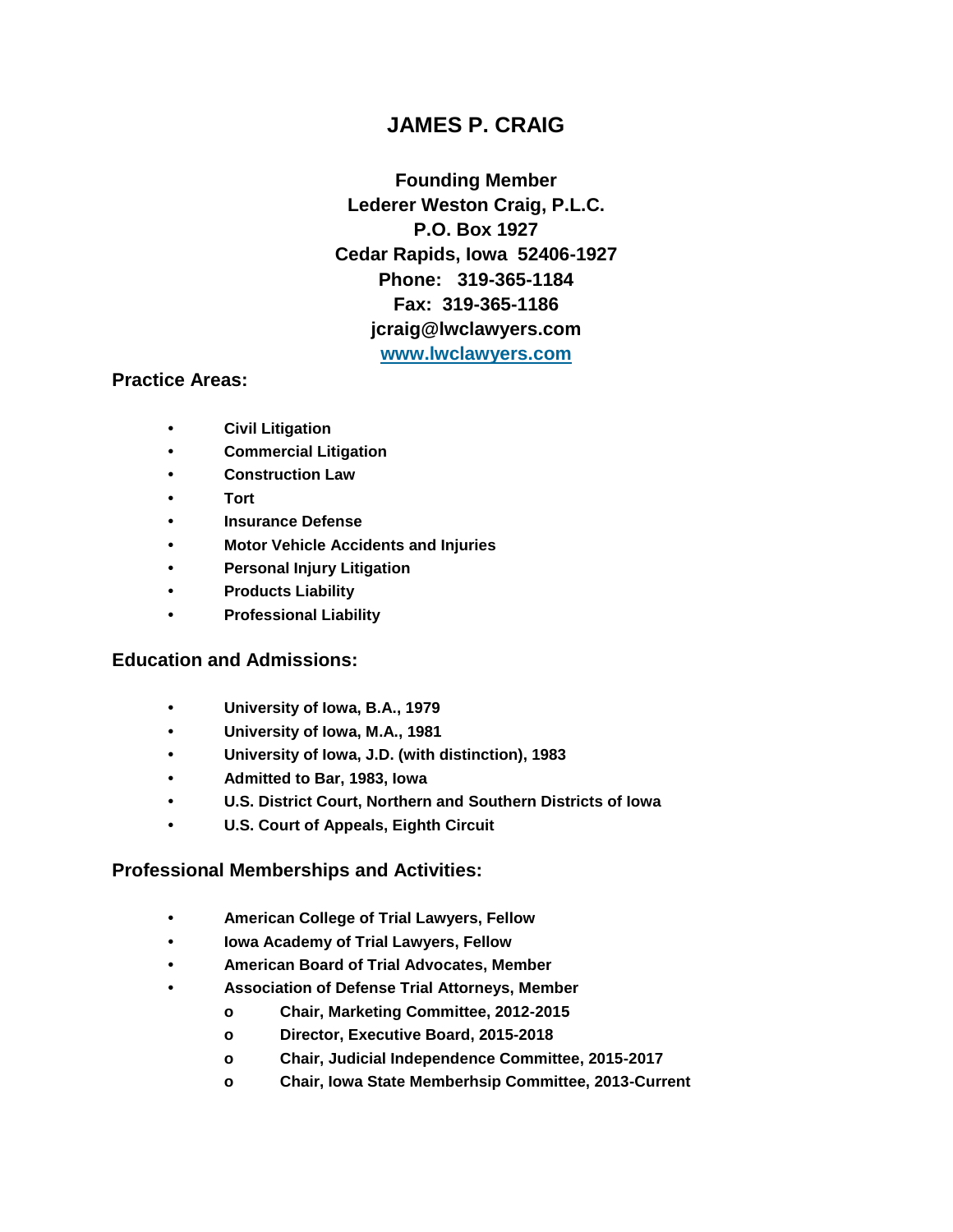- **• 2018 Great Plains Super Lawyers, Member**
	- **• Iowa Supremem Court Civil Justice Reform Tast Force, Member, 2010-2012**
		- **o Chair: Discovery Limitations Sub-Committee**
- **• Iowa State Bar Association, Member**
	- **o Member, Board of Governors, 2004-2008**
	- **o Litigation Section, 2015-2018**
	- **o Independence of Judiciary Committee**
	- **o Jury Instructions Committee**
	- **o Judicial Administraction Committee**
	- **o Citizenship Committee**
	- **o Task Force for Disaster Relief, 2008-2009**
- **• Iowa Defense Counsel Association** 
	- **o Member, Board of Directors, 2009-2015**
	- **o President, 2013-2014**
	- **o Secretary, 2011-2012**
	- **o Legislative Committee, current**
- **• International Association of Defense Counsel, Member**
	- **o Trial Techniques and Tactics Committee**
	- **o Trial Academy Faculty, 2009**
- **• Member Linn County Bar Association** 
	- **o Member, Board of Governors, 1999-2004**
	- **o President Elect, 2001-2002**
	- **o President, 2002-2003**
- **• Member American Bar Association** 
	- **o Litigation and Tort and Insurance Practice Sections**
- **• Defense Research Institute, Member**
- **• Iowa Super Lawyers** 
	- **o Civil Litigation**
	- **o Defense**

# **Community and Colunteer Activities:**

- **• Cedar Rapids Charter Reivew Commission, 2011**
- **• Cedar Rapids Metro Economic Alliance**
	- **o Task Force on Education, 2013-current**
- **• Ohnward Bank and Trust Board Member, 2006-current**
- **• Cedar Rapids Facilities Master Planning Committee, 2016-2017**
- **• Cedar Rapids Community School District Steering Committee, 2012-2013**
- **• Cedar Rapids Community School District Enrollment Committee, 2011-2012**
	- **o Superintendent's Committee on Enrollment, 2012**
- **• Lovely Lane United Methodist Church**
	- **o Chair, Administrative Council 2013-2015**
	- **o Chair, Staff Parish Relations Committee**